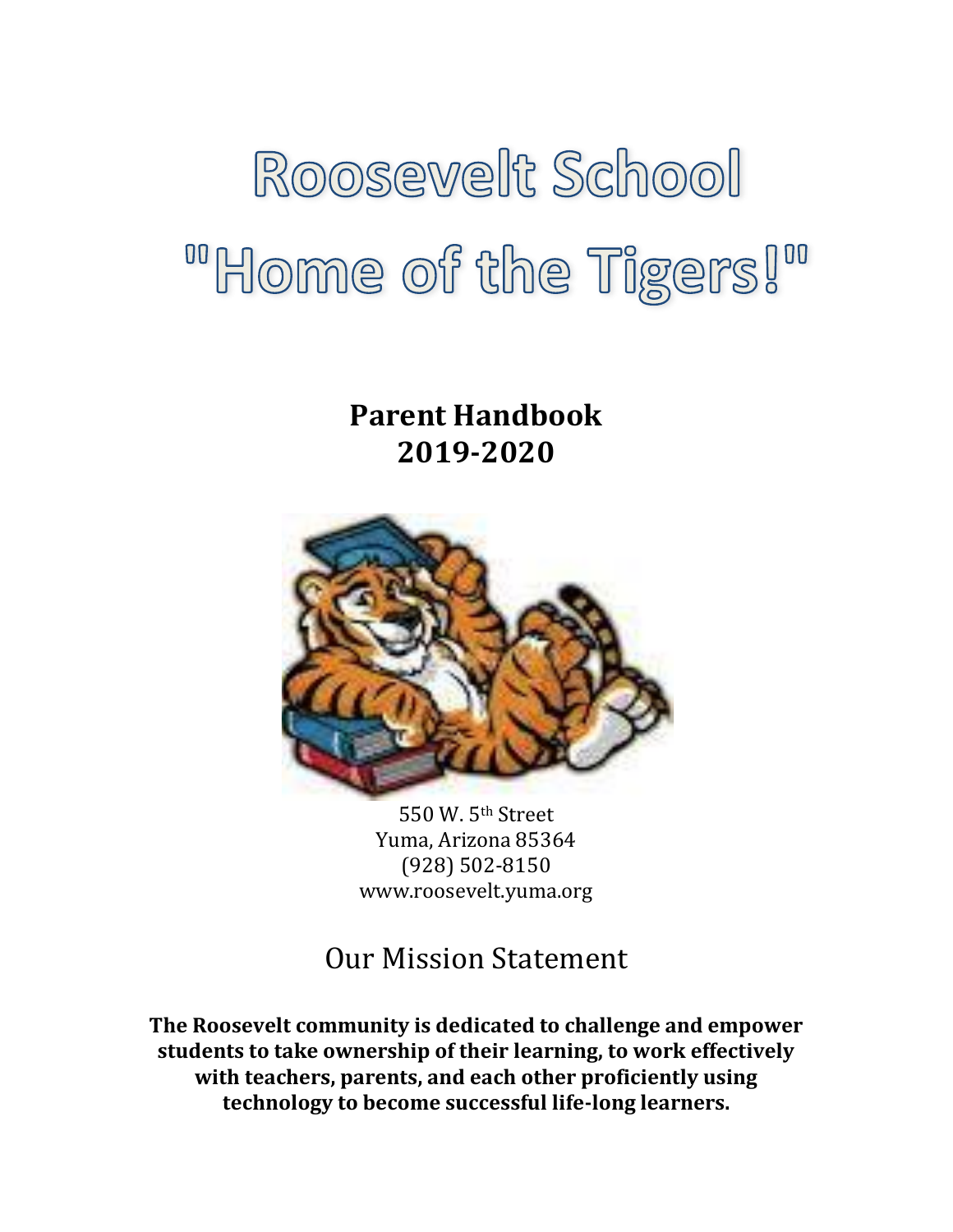# Principal's Message:

# Dear Roosevelt Parents and Guardians,

I want to officially welcome all of you to the 2019-2020 School Year! Summer has come and gone and now it is time to continue with the excellent traditions of our school, as well as to introduce exciting new programs and personnel. Over the summer break the school has been cleaned, some rooms repainted by our wonderful custodians, and our academic technology programs brought into the classrooms. Our dedicated staff has been working hard to ensure a successful, productive, and exciting **start of school Monday, August 5, 2019.**

My teachers, staff and I, are thrilled at the opportunity to get to meet with all of you and engage in the educational process together. The elementary school years are critical times of development for students and families alike, and I look forward to working with all of you to make this year successful. I am a lifelong educator who brings a firm commitment to students and families as well as a love of learning and problem solving. I look forward to continuing the process of building lasting relationships with each and every member of the Roosevelt community. Please feel free to come visit our school in the days and weeks ahead.

Your Partner in Education, Sofia Ramirez Mrs. Sofia Ramirez **Principal**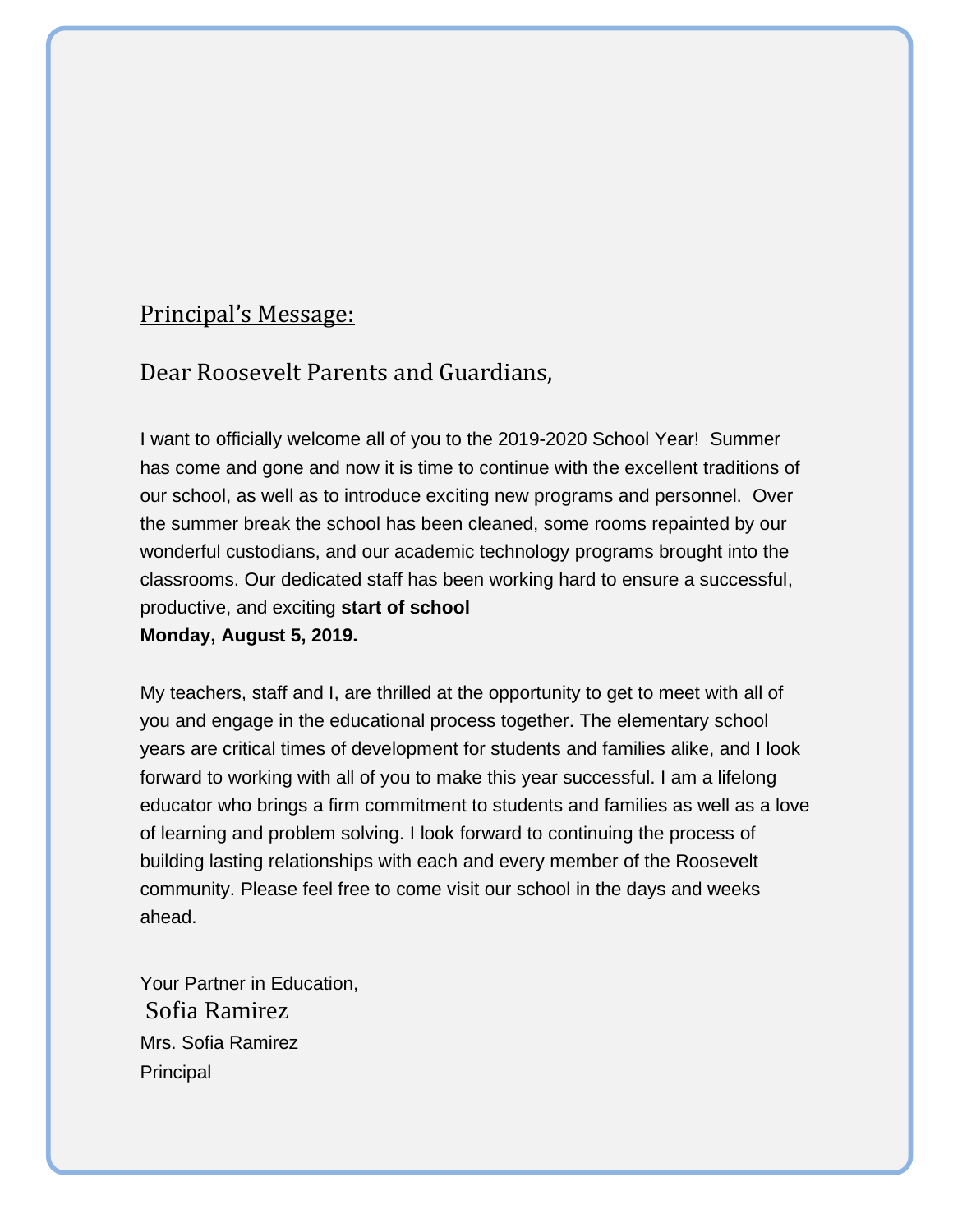# **TABLE OF CONTENTS**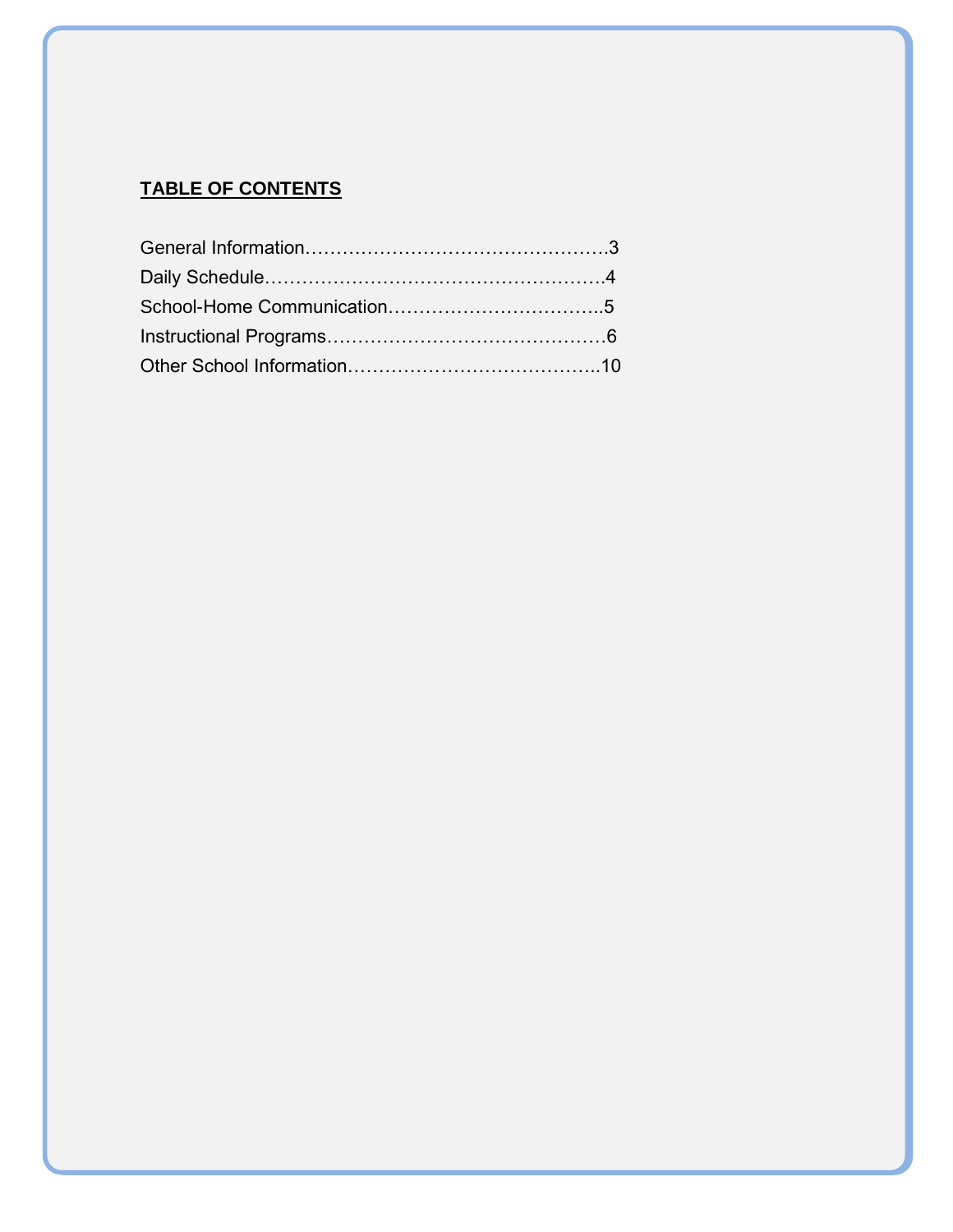#### **ARRIVAL TIMES:**

Our school day begins at 8:40 a.m. every day. **Please be sure to send your child/children at 8:15 a.m. and not before since we have no supervision before then.** Students who are consistently tardy are at a clear disadvantage and usually arrive feeling frantic and unprepared. All students who arrive after 8:40 a.m. must sign in at the office with a parent. If your child is sick, please report the absence by 9:00 a.m. by **calling our office: 502-8150.**

*If you drop your child off by car please remember not to U-Turn in the street as it presents a danger to children, parents and other drivers.*

# **BREAKFAST:**

The breakfast program will begin on **Monday, August 5, 2019** until the end of the school year **May 28, 2020. Breakfast time for Roosevelt students is from 8:15-8:40 a.m.** PLEASE DO NOT SEND STUDENTS BEFORE 8:15 AS WE DO NOT HAVE CAFETERIA OR PLAYGROUND SUPERVISION UNTIL 8:15. "**THE SAFETY OF YOUR CHILDREN IS OUR PRIORITY."** 

# **SCHOOL HOURS/OFFICE HOURS:**

School effective date: August 5, 2019

School Hours: Mondays short day 8:40 a.m.-2:10 p.m. Tuesday-Friday 8:40 a.m.- 3:40 p.m. For all kinder through  $5<sup>th</sup>$  grade students.

#### **Office Hours: Monday-Friday will be from 8:00-4:15 p.m.**

| <b>School Open House</b>                                                       | Friday, August 2, 2019                                                                         | 3:00-4:00 PM          |
|--------------------------------------------------------------------------------|------------------------------------------------------------------------------------------------|-----------------------|
| <b>Class Lists Posted</b>                                                      | Friday, August 2, 2019                                                                         | 3:00 PM               |
| 1 <sup>st</sup> Day of School                                                  | Monday, August 5, 2019                                                                         | $8:40$ AM $- 2:10$ PM |
| <b>Early Release</b><br>Mondays/1 <sup>st</sup> Release Day                    | Will be sending notes<br>home and phone message                                                | 8:40 AM- 2:10 PM      |
| <b>Regular School</b><br>Schedule/1 <sup>st</sup> General<br><b>School Day</b> | Tuesday, August 6, 2019<br><b>TUESDAYS THROUGH</b><br><b>FRIDAYS SCHOOL HOURS</b><br>8:40-3:40 | 8:40 AM- 3:40 PM      |

# **DATES TO REMEMBER:**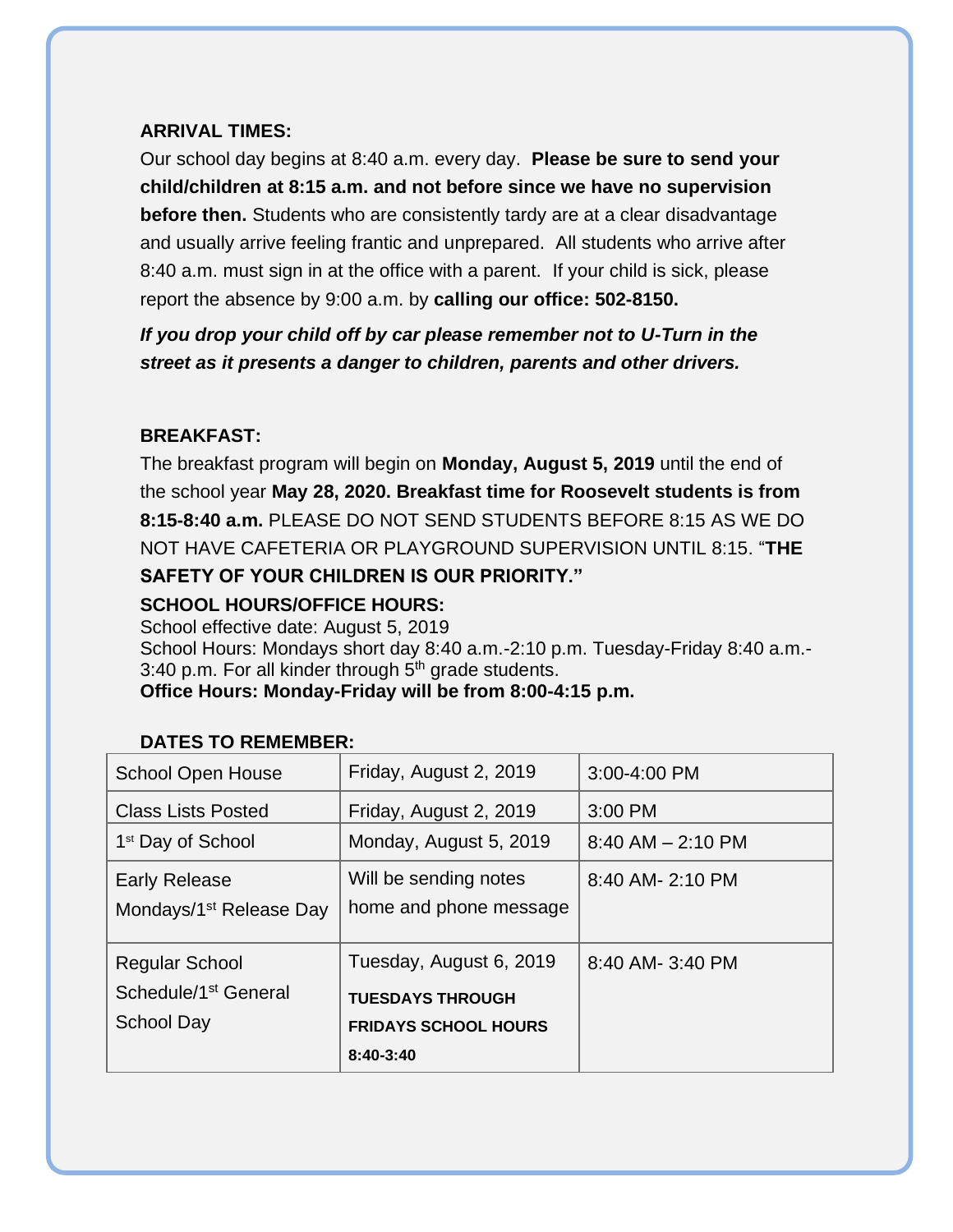

**Roosevelt Daily Schedule 2019-2020**

| 8:00            | <b>Office Opens</b>     |
|-----------------|-------------------------|
| 8:15            | <b>Teachers Report</b>  |
| 8:40            | <b>First Bell</b>       |
| 8:45            | <b>Tardy Bell</b>       |
| $11:15 - 11:45$ | Lunch                   |
| $11:45 - 12:00$ | <b>Lunch Recess</b>     |
| $2:30 - 2:45$   | <b>Recess</b>           |
| 3:40            | <b>School Dismisses</b> |
| 4:00            | End of Teacher's Day    |
| 4:15            | <b>Office Closes</b>    |

**2:10 Early Release Mondays**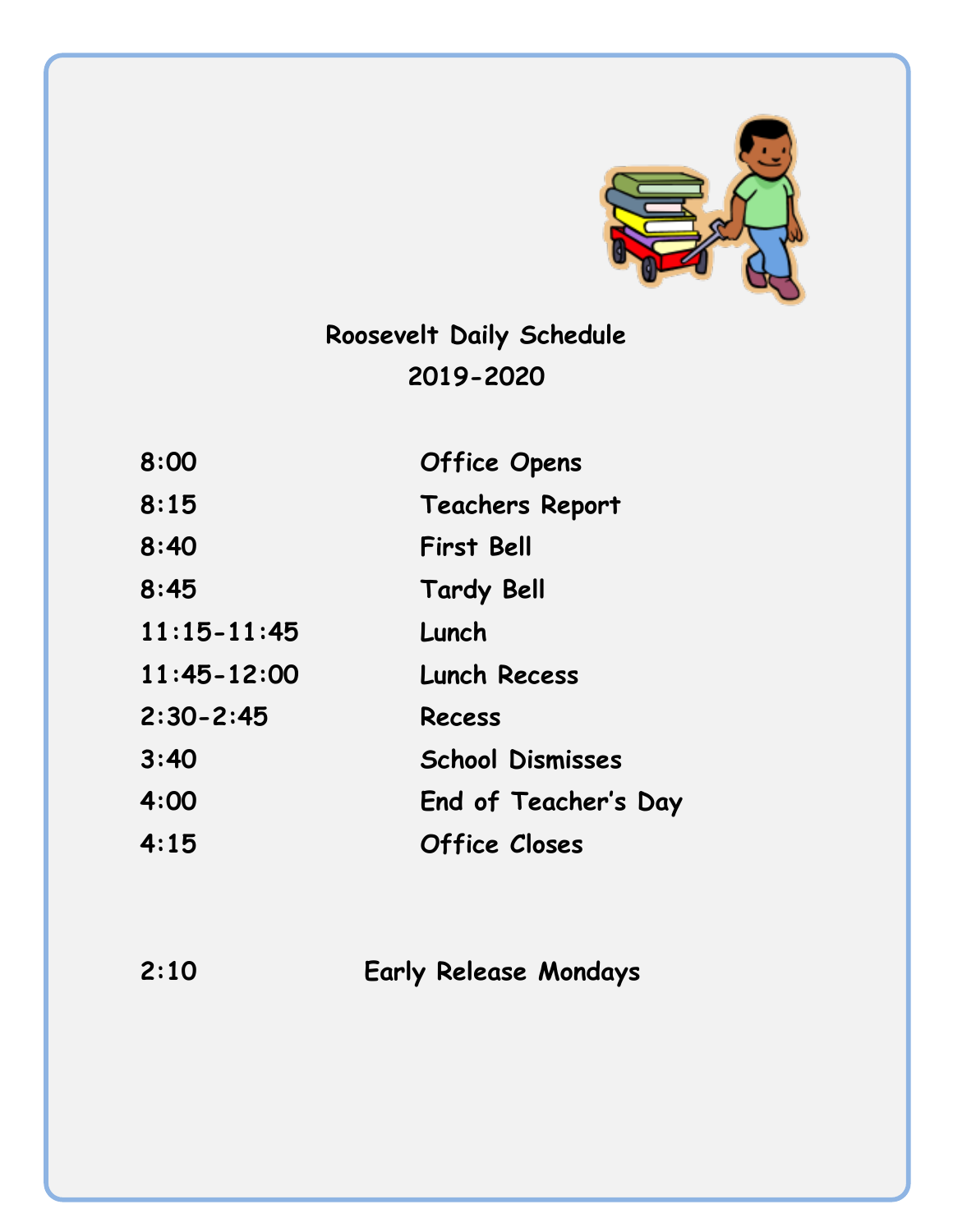#### **SCHOOL-HOME COMMUNICATION**

#### **SCHOOL INFORMATIONAL PROCESS:**

Please make sure you check your child's backpack daily as we will be sending notes, calendars, and forms. We will also be sending you messages on your phone. This is one primary way for us to maintain the lines of communication between school and home. Information regarding programs, events, PTO, instructional changes, etc. will also be posted on our school webpage and marquee.

#### **SCHOOL INVOLVEMENT:**

Because it is so important that teachers and parents work together in making a child's school year a happy and successful one, it is hoped that you will be able to spend some time during the school year helping in the classroom or at home. Please discuss with your child's teacher, ways that will work within your schedule. Home/School partnership is the reason Roosevelt School continues to excel academically.

#### **PARENT/TEACHER ORGANIZATION:**

We strongly encourage all of our families to join our Parent-Teacher Organization. Fundraising is paramount to the success of Roosevelt School and we hope you will help support our programs and events throughout the school year. When a fundraising event surfaces please consider supporting it through donations or time as it helps support our number one priority: your children.

We look forward to seeing all of you this school year. If you have any questions related to school policy and procedures, schedules, etc., please feel free to notify our office at (928) 502-8150 or stop by and visit, or check our school website via [www.yuma.org](http://www.yuma.org/) and select our school. Enjoy the remainder of the summer!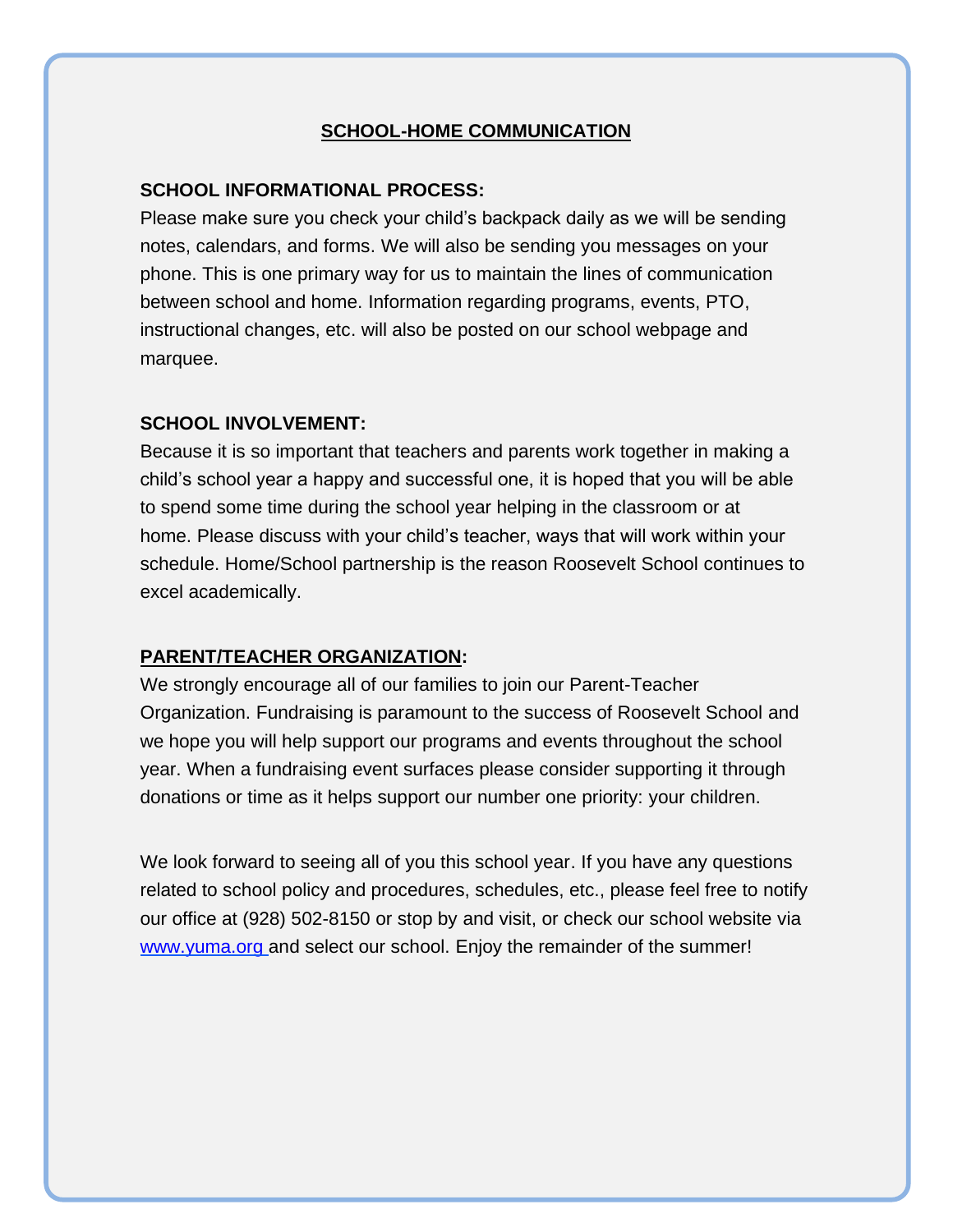#### **PTO Public Meetings:**

**Our PTO meetings will take place in the library at 5:00 p.m. on the following dates: Our Student of the Month celebrations will take place on the same days following our PTO meetings at 5:30 p.m. in the library.**

> September 4, 2019 October 2, 2019 November 6, 2019 January 15, 2020 February 5, 2020 March 4, 2020 April 15, 2020 May 6, 2020

#### **INSTRUCTIONAL PROGRAMS**

*General*: Each year, our programs are exciting and structured to ensure that all of our students continue to receive a well-rounded and challenging education. Our standards and expectations remain high! As always, our number one goal is providing our students with a quality educational experience in a safe, caring and nurturing environment. All of our teachers are highly qualified and professional development and collaborative opportunities are built into our yearly schedule. Our curricular program is aligned to the College and Career State Standards.

# **PARENT/TEACHER CONFERENCES AND REPORT CARD DISTRIBUTION**

Parent/Teacher Conferences will be required after the first nine weeks grading period. Your child's teacher will contact you to arrange for a conference. Our goal is 100% participation. After the 2nd nine weeks grading periods, conferences will be made at the request of either the parent or the teacher. After the third nine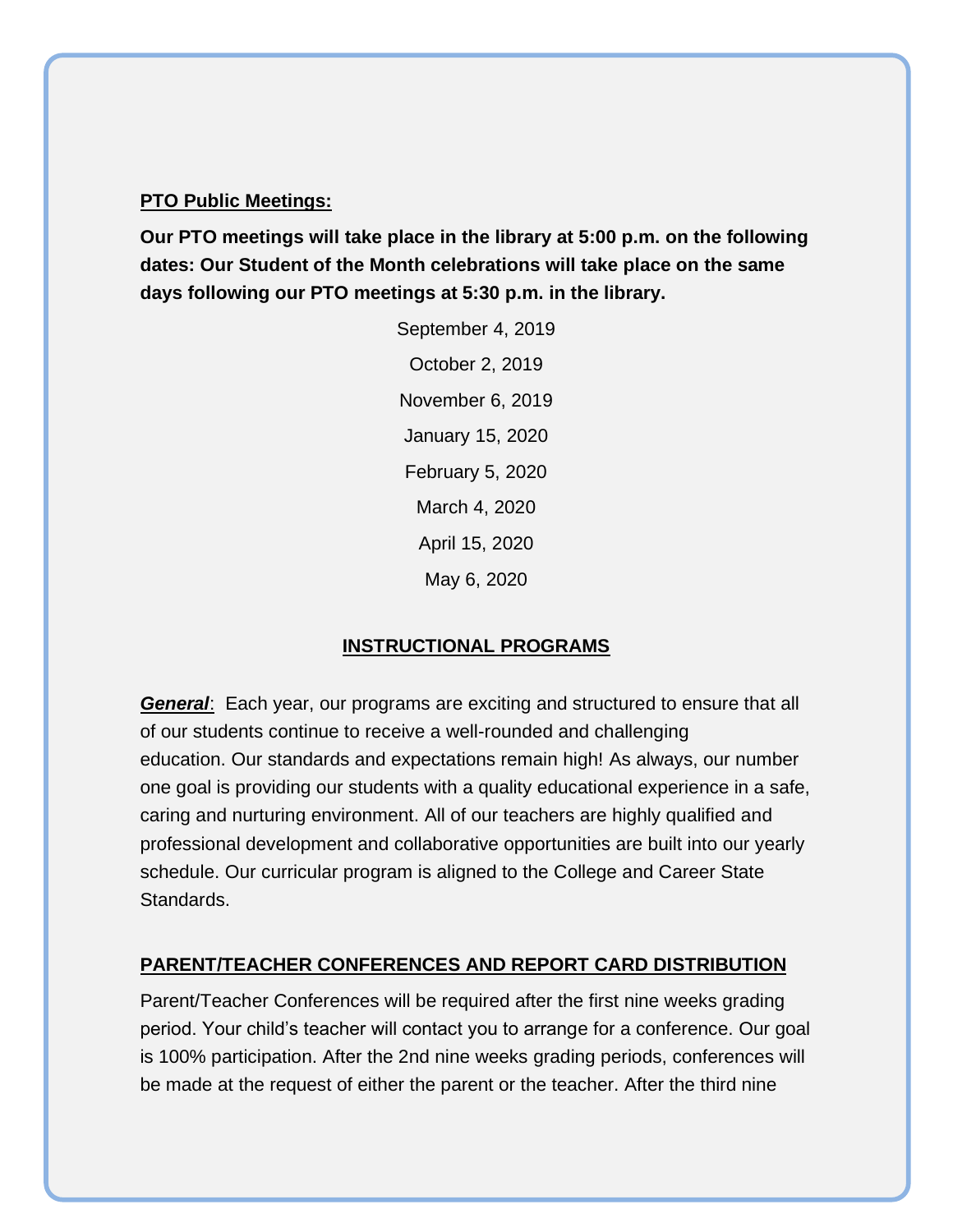weeks grading period we expect 100% participation in the parent-teacher conferences. To accommodate the parent teacher conferences in October and March we are scheduling classes to be dismissed at 1:00 PM on those school days. Listed below are dates for parent/teacher conferences or report card release dates.

#### **1 st-4 th Grading Times:**

| August-October   | Report cards will be given out during conferences  |
|------------------|----------------------------------------------------|
|                  | (Parent-Teacher Conferences October 8-10, 2019)    |
| October-December | Report cards will go home January 11, 2020         |
| January-March    | Report cards will be given out during conferences  |
|                  | (Parent-Teacher Conferences March 25-27, 2020)     |
| March-May        | Report cards will go home with students on May 28, |
|                  | 2020.                                              |

# **SCHOOL LIFE SKILLS**:

Staff at Roosevelt will teach and reinforce the Life Skills that are designated monthly. The purpose of this program is to create an atmosphere of kindness and respect. We know that better citizens make better students! Each month one student will be selected from each classroom to be recognized as Citizen of the Month because they have demonstrated a specific life skill daily during the month it was designated. The student will receive a certificate and be recognized each month. Parents are invited to attend this recognition.

Life Skills that are introduced and taught by month:

| September Respect           |  |
|-----------------------------|--|
|                             |  |
|                             |  |
| DecemberCaring and Kindness |  |
|                             |  |
| February Trustworthiness    |  |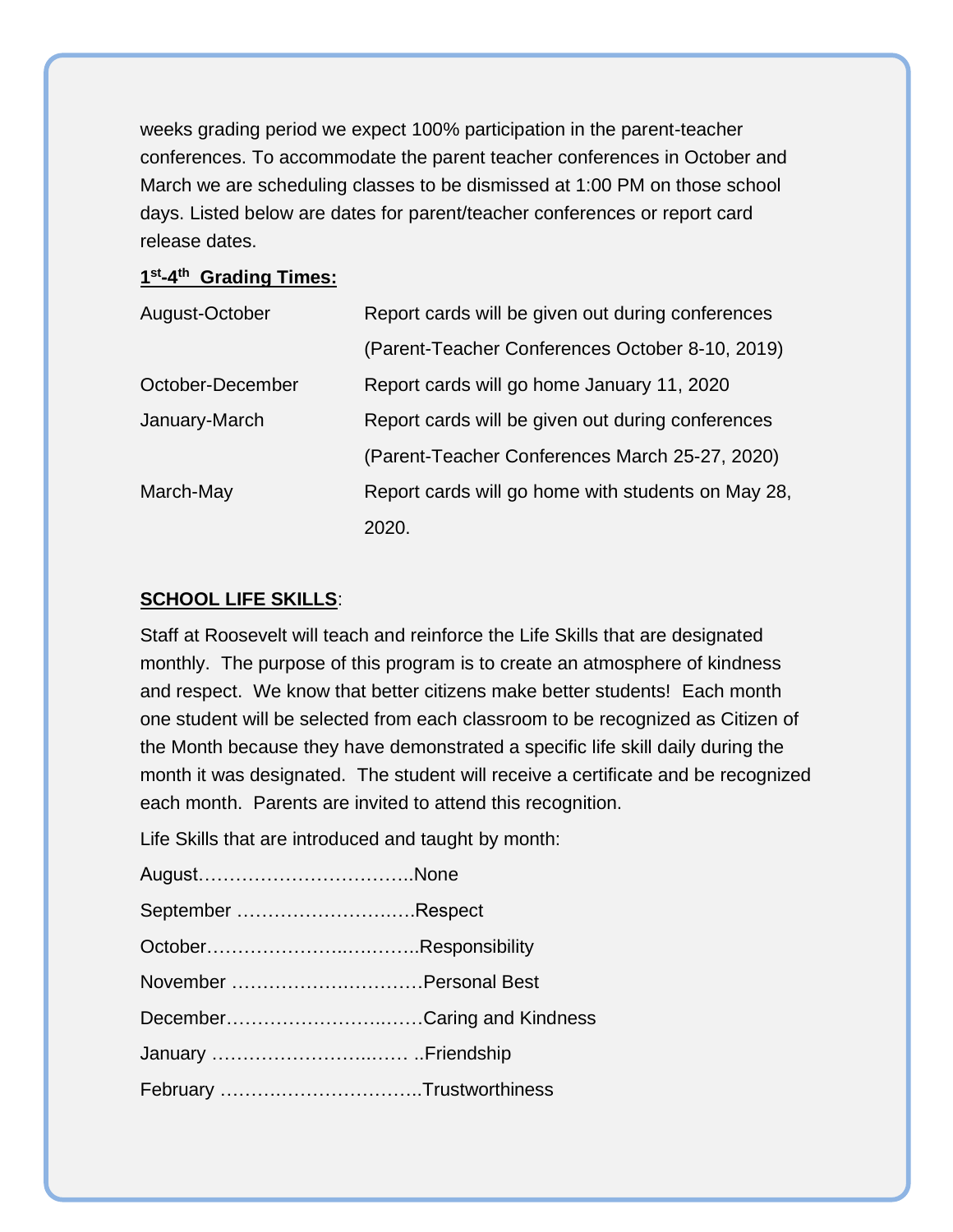| assemblies) |  |
|-------------|--|

## **Positive Behavior Intervention Support (PBIS)**

Roosevelt School continues to utilize PBIS during the 2019-2020 school year. Establishing expectations for Positive Behavior are a major foundation of PBIS. Our school has three major expectations for students to remember at all times during the school day. Those expectations are:

> **Being Responsible Being Respectful Being Safe**.

While these are major expectations, exact behaviors expected in the classroom, playground, restroom, cafeteria, and breezeway will be more defined and shared with students on a regular basis. Teachers will discuss daily PBIS expectations. Signs and banners are placed around the campus to serve as reminders for students of the expectations and specific behaviors. We will continue to recognize students for demonstrating positive behavior. Recognition will come in various forms such as verbal praise, tickets to earn rewards, opportunities to help peers or younger students. The recognition may occur in the classroom; during lunch in the cafeteria; at an assembly; or during the Citizen of the Month Lunch. This includes, but not limited to the cafeteria, the playground, the library, breezeway, and in all Special Area Classes.

# **STUDENT RECOGNITION PROGRAMS:**

Students will be recognized for their efforts in academics, life skills, attendance, and additional activities during the school year. A student assembly will be held at the end of each grading period to recognize student accomplishments for achieving Honor Roll, Perfect Attendance, Reading and Math Improvement or High Level of Achievement Awards, and any other special awards. Periodically student's work or achievements will be posted inside the school on our bulletin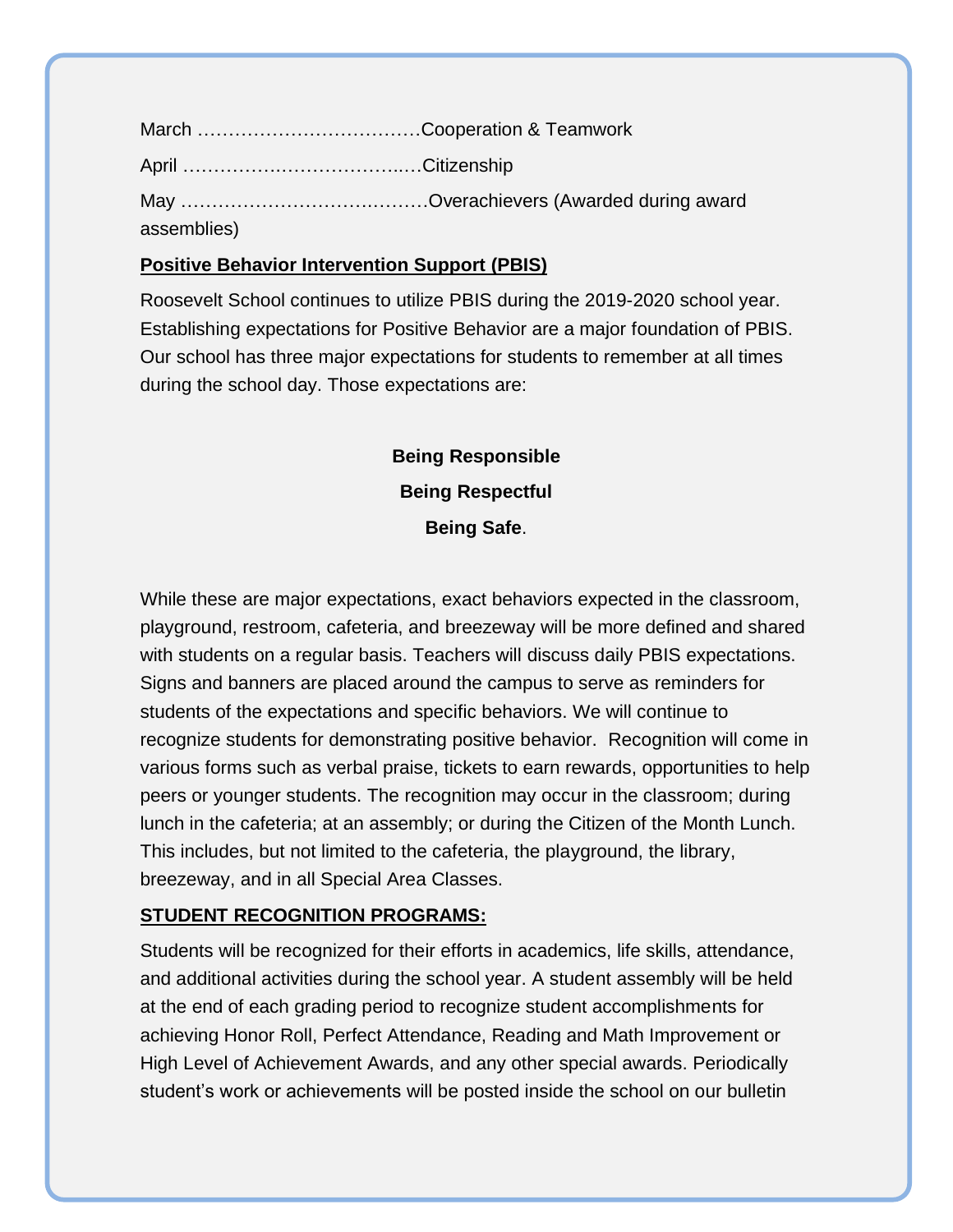boards to display awards and efforts in the classroom.

#### **MOVE ON WHEN READING EXPECTATIONS:**

Arizona is among 32 states that have passed laws that identify and retain students if they are unable to read by the end of third grade. Research shows that third graders' ability to read is a clear link to future academic and career success. Third graders who can read at grade level are more likely to graduate from high school and enroll in college.

A student shall not be promoted from the 3rd grade if the student obtains a score on the State assessment that the pupil's reading falls far below the third grade level. While there are exemptions to this law, parents of children not meeting benchmark goals in Kindergarten, 1st, 2nd, and 3rd Grades will be notified if their child is not making progress towards the benchmark goal. If students are identified as not progressing towards the goal, the teacher will develop intervention and remedial strategies for the student and parents will be notified in regard to the concern.

#### **Assessment Calendar: (TENTATIVE LIST)**

AZELLA – August  $5<sup>th</sup>$  – May 15<sup>th</sup> DIBELS  $(1<sup>st</sup> - 2<sup>nd</sup> grade) - August 5 - 19$ Galileo Pre-Test (1<sup>st</sup> - 5<sup>th</sup> grade) – August 12<sup>th</sup> – 30<sup>th</sup> Quarterly Writing (1st – 5<sup>th</sup> grade) – October 4<sup>th</sup> Galileo #2 (1<sup>st</sup> – 5<sup>th</sup> grade) – November 14<sup>th</sup> – December 6<sup>th</sup> DIBELS (K – 2<sup>nd</sup> grade) - December 9<sup>th</sup> – January 17<sup>th</sup> Quarterly Writing (1<sup>st</sup> – 5<sup>th</sup> grade) – January 10<sup>th</sup> Galileo #3 (1st – 5<sup>th</sup> grade) – February 12<sup>th</sup> – 26<sup>th</sup> AIMS Science (4<sup>th</sup> grade) – March 23<sup>rd</sup>- April 17<sup>th</sup> Quarterly Writing (1<sup>st</sup> – 5<sup>th</sup> grade) March 13<sup>th</sup> AzMerit State Assessment (3<sup>rd</sup> -5<sup>th</sup> grade) – April 6<sup>th</sup> – 24<sup>th</sup> DIBELS (K – 2<sup>nd</sup> grade) – April 27<sup>th</sup> – May 8<sup>th</sup> Galileo #4 (1st – 5<sup>th</sup> grade) – April 23<sup>rd</sup> – May 13<sup>th</sup> Quarterly Writing (1<sup>st</sup> – 5<sup>th</sup> grade) – May 15<sup>th</sup>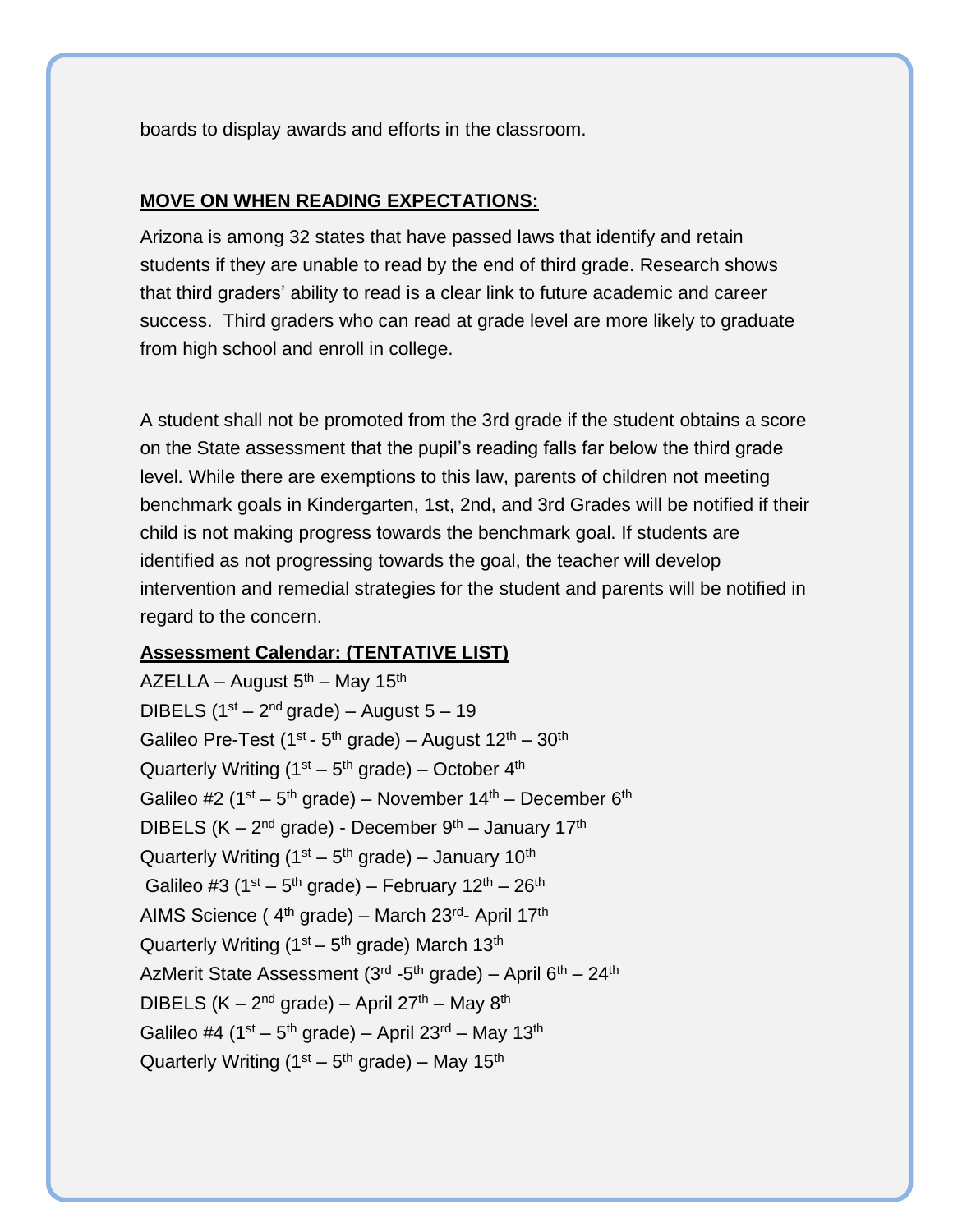#### **OTHER SCHOOL INFORMATION**

10

#### **SCHOOL SUPPLIES:**

Roosevelt School provides all classroom supplies. A supply *wish* list was sent to families over the break. Due to Arizona State cutbacks in education, supplies are growing shorter each school year, so if you have items on the list that you would like to donate to the classroom, it would be most appreciated. Your child will need to bring a backpack to school every day. **Rolling backpacks are not allowed in kindergarten. Please label personal belongings such as jackets, sweaters, crayon boxes, and backpacks.** We have a lost and found box located in the front office near the lobby.

#### **EMERGENCY DRILLS:**

Every precaution is taken to ensure the safety of your child during normal school hours. Fire drills, earthquake drills, and lock down drill will take place so students can learn the proper procedures. **If a lockdown is required by a law enforcement agency, parents will be notified via an automated phone call**. Parents should be aware of additional calls when the lock down will end and if any special pick-up procedures will be in place. **Parents should not attempt to pick-up a child during a lock down until a law enforcement agency has released the school from a lock down.**

#### **VISITORS ON CAMPUS:**

Parents, please be aware that we have a new system in place at our school. The main entrance now has a special device (camera) for the protection and safety of your children. It will be required that we keep our main office doors locked at all times and visitors will be required to show an picture ID before being allowed to pick up their children from school.

Please DO NOT GO DIRECTLY TO THE CLASSROOMS. Visitors are to pick up a pass at the office during the school day before going to their child's classroom. Teachers are not to admit guests or release students unless visitors display their pass. This is for the safety of all of our children. Students may not bring other students who do not attend Roosevelt to visit our school. This is a liability for our school.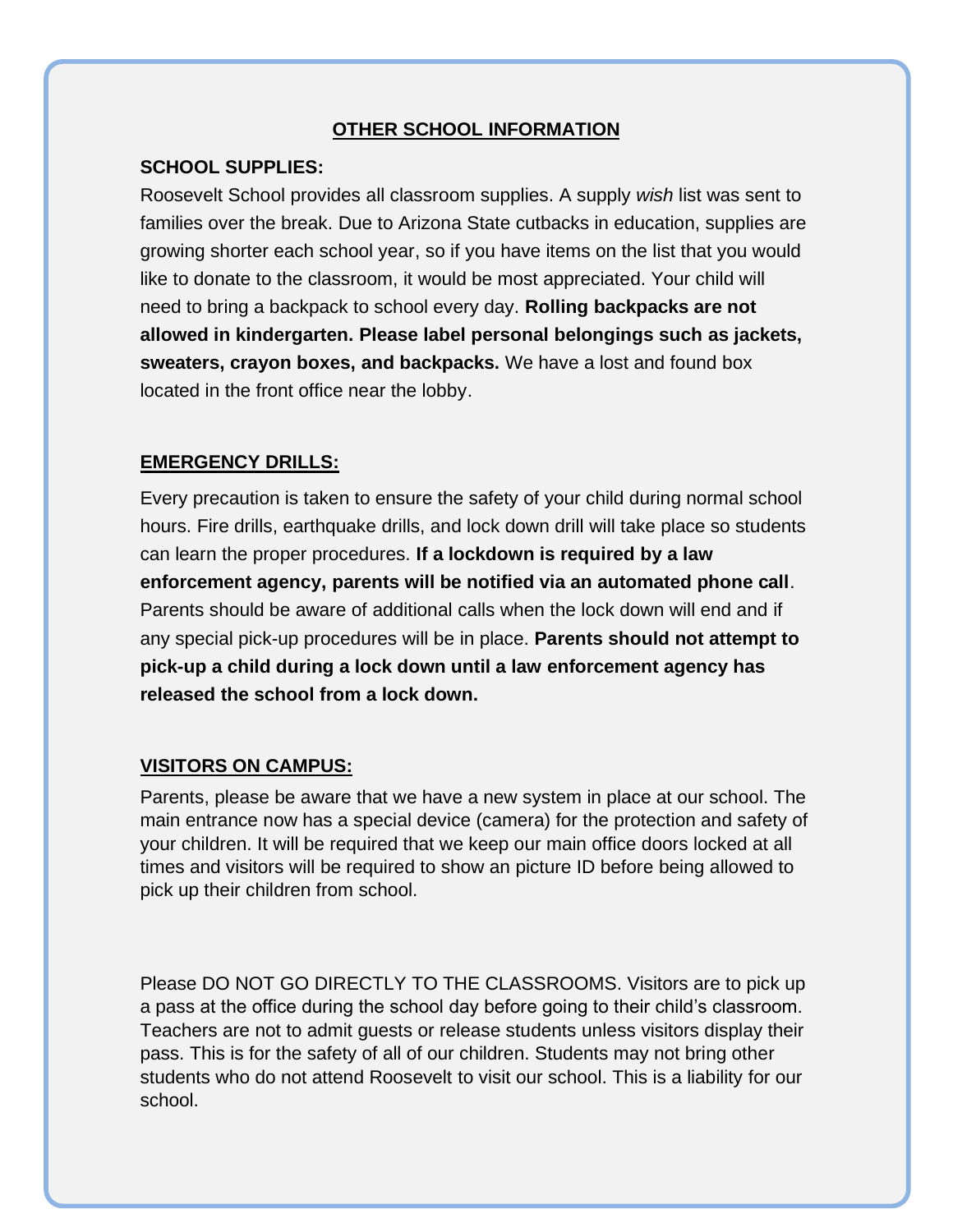# **PARKING AREA:**

# *If you drop your child off by car please remember not to U-Turn in the street as it presents a danger to children, parents and other drivers.*

Please be aware of the traffic. Stay on sidewalks and cross the street only at the crosswalk. We have a crossing guard at the crosswalk on 5<sup>th</sup> Street for safety purposes.

**Parents, please do not walk or allow your children to walk across the street or between cars. THIS IS A VERY DANGEROUS PRACTICE!**

# **PERMISSION TO LEAVE SCHOOL GROUNDS/ACTIVITY:**

Unless a child has written permission from his/her parent or guardian and is signed out from the office, he/she is not to leave the grounds while school is in session; this includes any intermission during the day or on any school sponsored activity.

# **SCHOOL PHONE:**

The school phone is for business purposes. Arrangements for after school activities need to be made with parents at home, not during the school day. If there is an emergency, please call the office at 502-8150. (Students are not allowed to bring cell phones to school)

#### **CHANGE IN STUDENT INFORMATION:**

The school should be able to reach the child's parents quickly. PLEASE inform the school of any changes of telephone number or address, even if it is temporary.

Please keep medical information current. We will use an automated phone message in making announcements and/or sharing information in the event of an emergency.